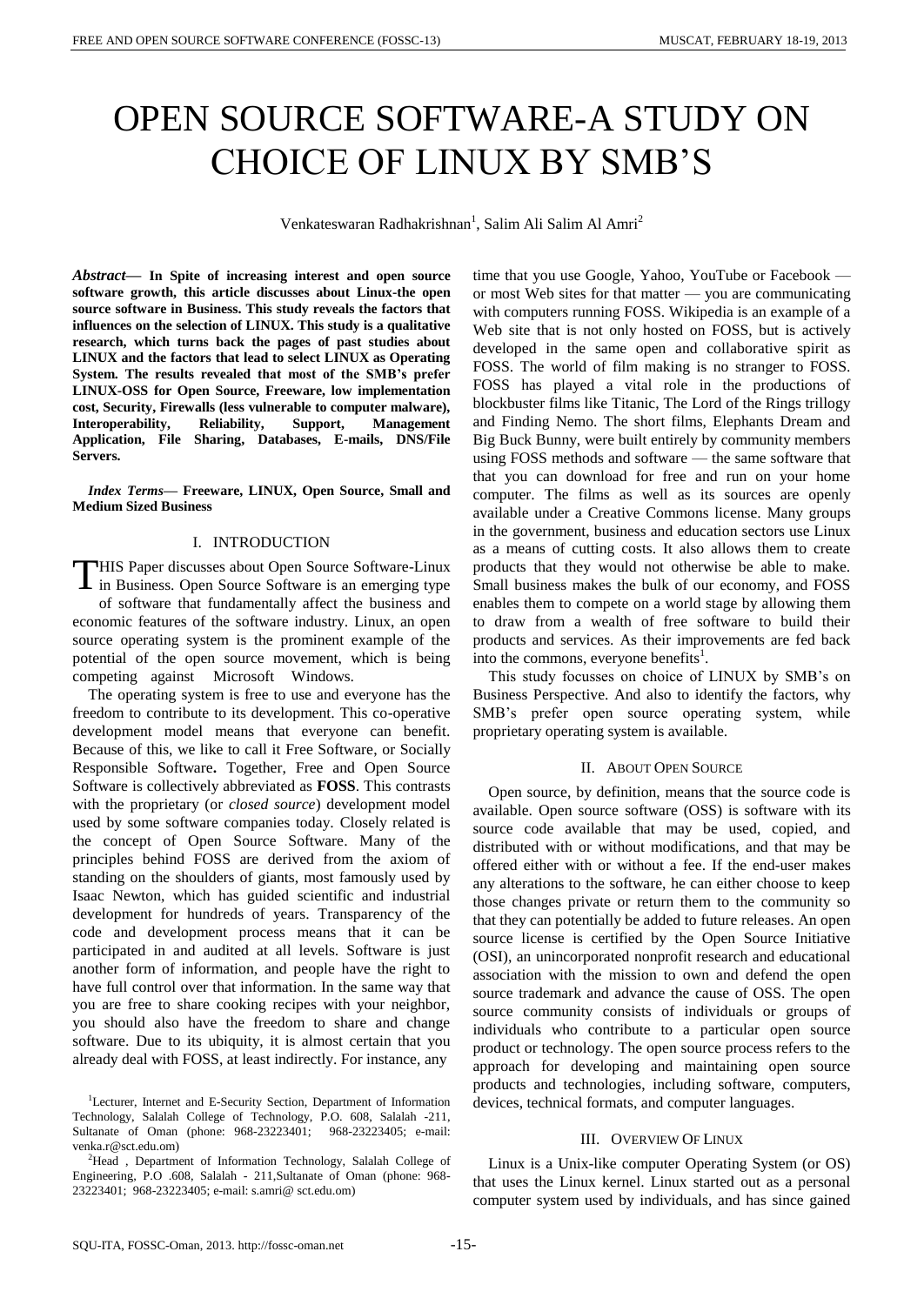the support of several large corporations, such as [Sun](http://jobsearchtech.about.com/od/companyprofiles/p/SunProfile.htm)  [Microsystems,](http://jobsearchtech.about.com/od/companyprofiles/p/SunProfile.htm) HP and IBM. It is now used mostly as a server operating system, with some large organizations using an enterprise version for desktops. Linux is a prime example of open-source development, which means that the source code is available freely for anyone to use. Linus Torvalds, who was then a student at the University of Helsinki in Finland, developed Linux in 1991. He released it for free on the Internet. Due to the far reach of the Free Software Foundation (FSF) and the GNU Project, Linux popularity increased rapidly, with utilities developed and released for free online. A commercial version of UNIX was released by RedHat in the early 1990's (combining the OS with technical support and documentation) and the popularity of Linux continued to skyrocket<sup>2</sup>.

By the beginning of the 90s home PCs were finally powerful enough to run a full blown UNIX. Linus Torvalds, a young man studying computer science at the University of Helsinki, thought it would be a good idea to have some sort of freely available academic version of UNIX, and promptly started to code. Two years after Linus' post, there were 12000 Linux users. The project, popular with hobbyists, grew steadily, all the while staying within the bounds of the POSIX standard. All the features of UNIX were added over the next couple of years, resulting in the mature operating system Linux has become today. Linux is a full UNIX clone, fit for use on workstations as well as on middle-range and high-end servers<sup>3</sup>.

Linux is, in simplest terms, an operating system. It is the software on a computer that enables applications and the computer operator to access the devices on the computer to perform desired functions. As an open operating system, Linux is developed collaboratively, meaning no one company is solely responsible for its development or ongoing support. Companies participating in the Linux economy share research and development costs with their partners and competitors<sup>4</sup>.

Linux has many other benefits, including speed, security and stability. It is renowned for its ability to run well on more modest hardware. Linux comes from the venerable UNIX family of operating systems, and so has been built from the ground-up with Internet-style networking and security in mind. Hence, viruses, worms, spyware and adware are basically a non-issue on Linux<sup>5</sup>.

| <b>Features of Linux</b>           | <b>Advantages</b>                                         | <b>Disadvantages</b>             |
|------------------------------------|-----------------------------------------------------------|----------------------------------|
| Linux is Technically<br>advanced   | Stability                                                 | Learning Curve                   |
| highly<br>Linux is<br>customizable | Open-Source                                               | Equivalent<br>Programs           |
| Linux is secure                    | Free Software                                             | More technical<br>ability needed |
| Linux Community                    | Low Implementation<br>Cost                                | Not all hardware<br>compatible   |
| Software<br>dependencies           | Old<br>Runs<br>$\alpha$ n<br>hardware                     | Higher Costs for<br>Maintenance  |
| Multi-Tasking                      | Security                                                  | Extended<br>Development Time     |
| Multi-User                         | Fast &<br>Easy<br>to<br>Install                           | Customization<br>Costs           |
| Multi-Platform                     | vulnerable<br>Less<br>10 <sub>1</sub><br>computer malware |                                  |

| Multi-Processor | Performance           |  |
|-----------------|-----------------------|--|
|                 | <b>Network</b>        |  |
|                 | Friendliness          |  |
|                 | Flexibility           |  |
|                 | Compatibility         |  |
|                 | Choice                |  |
|                 | Multi-Tasking         |  |
|                 | Full use of hard disk |  |

Table 1 portraits the salient features, pros and cons of linux. Even though there are lots of positive factors to deploy linux in business, we have to look into some disadvantages too for efficiency.

#### IV. SOME OF LINUX VENDORS

Debian, Caldera, Corel, RedHat, SUSE, Turbo Linux, Blue CAT, Lineo, etc. are the some of the linux vendors.

## V. WHY LINUX IS A CHOICE OF SMB'S

Linux the Open-Source-Code operating system that can be downloaded free over the Internet is catching fire of smallbusiness market for a host of reasons according to some resellers. "The operating system is supported by a large number of low-cost or free applications", for what small businesses want to do, said David Sifry, Chief Technical Officer at Linux Care, a San Francisco based Linux-Support Organization. Linux is a multi-user, multi-tasking operating system that can be used on a UNIX work station or server. It also runs on PC equipment, Compaq alphas, Sun SPARC stations & Apple Mac intoshes. Many of Linux care's smallbusiness clients use Linux for file sharing & Email, Sifry said. Linux is a great deal for small business & for resellers said Jay Ferron, President of Connecticut online web services inc., New Haven. "For less than \$100, a small business can buy software that will give it web access, FTP & E-Mail, Ferron said. "In general small as well as larger companies choose LINUX because they are attracted by the price" Sifry said. "But in the end they are won by the reliability, flexibility & scalability of the operating system. Linux is a perfect fit for small business owners because they spend virtually nothing on the operating system or applications & can therefore better afford to spend money on IT support, which they typically lack internally<sup>6</sup>.

## VI. REVIEW OF LITERATURE

Many studies from literature reveals that open-source software community has been developed. Linux users form as LUG's for Interaction and Motivation to contribute on OSS Projects. "A Brief History of Hackerdom", [1] observed that since its very beginnings, the hacker culture, which later gives birth to the OSS movement has been shaped by a strong sense of community  $\&$  significant influences of the group on Individual hackers. The characteristics of early hacker culture that Raymond described epitomize the very three elements that sociologists [2-4] have long viewed to be the fundamental markers of community that also permeate present-day OSS development & user groups. Recent studies by [5-6], seem to suggest that the OSS community plays a silent role in motivating developers to contribute OSS projects. [7] have given good understanding of why developers contribute software code to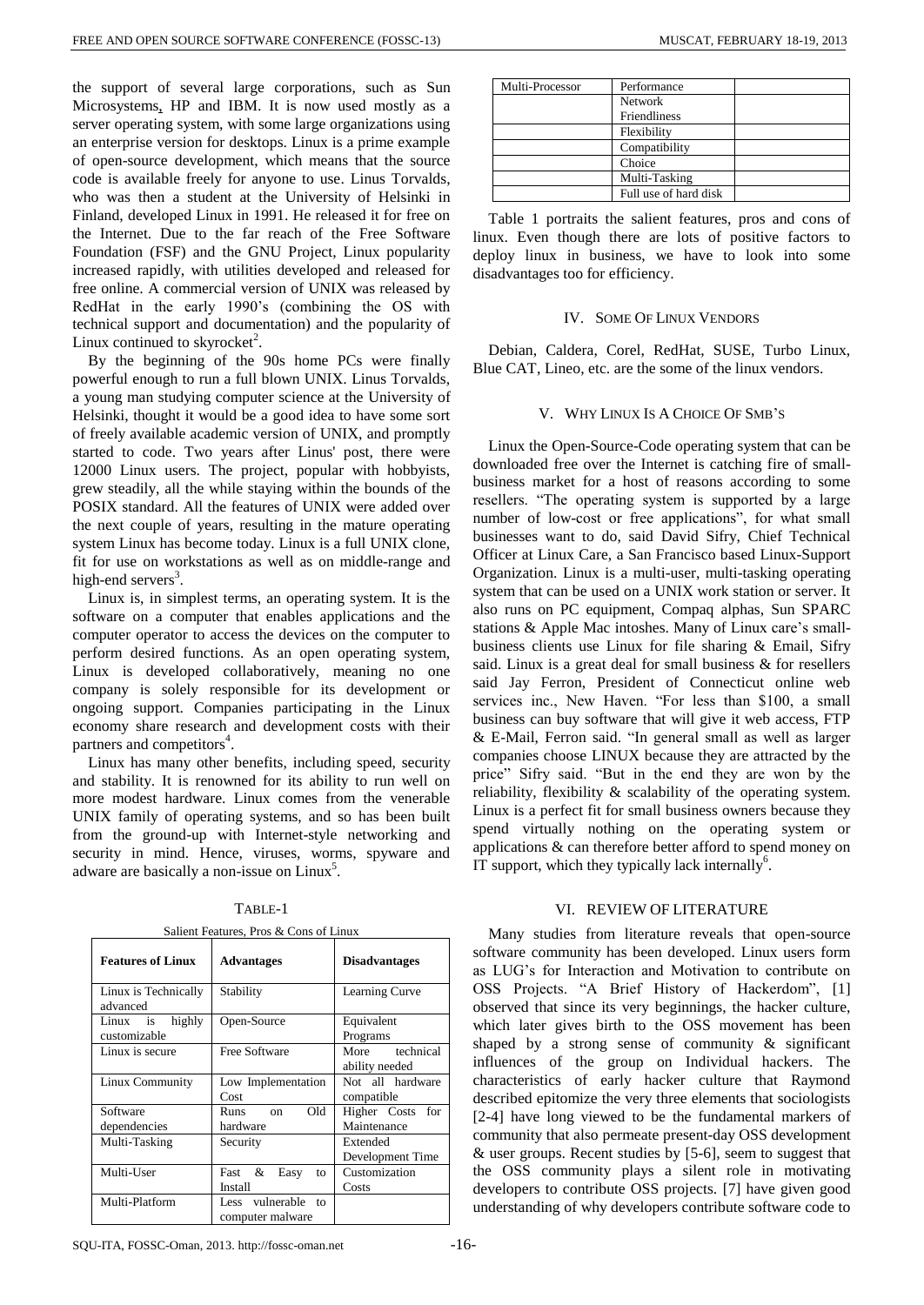OSS projects.Linux has grown to be the best known, most successful, and widely adopted of all OSS to date. [8] stated in his study, at the end of 2003, the total users of Linux worldwide were estimated to be 18 million, 45% of all midsized U.S.businesses has adopted were experimenting with Linux, its server market share had grown to 28.3% and it was projected to be the fastest growing desktop operating system through 2007. [9] stated that success factor of Linux is, it is large and actively engaged community of users. Linux has decentralized models of development, distribution & support with extensive grassroots user involvement [10- 11]. [12-16] research finds that Linux, like other operating systems, has experienced a reduction in growth of software spending. Not surprisingly every operating system platform sees a significant reduction in growth during 2009, but the recovery has started in 2010. In 2008, Linux software market generated \$12.3 billion in spending & that total is projected to nearly triple to \$35.5 billion in 2013. Also IDC in their survey found that 53% of respondents are planning to increase adoption of Linux on the server & 48% are planning to Increase adoption of Linux on the client as a direct result of the economic climate. From a regional perspective, Asia/Pacific is the most bullish on increasing Linux adoption as 73% of respondents said they would increase adoption of Linux deployments on the server and 70% said they would increase adoption of Linux on the client. In America, 66% said they are evaluating or have already decided to increase adoption of Linux on the desktop & 67% on the server. The end-users projections are optimistic, since Linux is a key part of IT deployments moving forward<sup>7</sup>. IDC's Kusnetzky noted Linux appeals to small business owners because it can run on older hardware & smaller systems with less memory, and that the software can be downloaded from the Internet free or purchased for a very reasonable price. "uniweld's smith, estimates his company has saved more than \$30,000 in licensing & support, as well as applications packages & hardware it did not have to buy. One of the strongest lures of open source software for growing businesses is the freedom from the expense & irritation of Proprietary licenses that require a fee for each user or each connection. "An Owner of 15 retail stores, for.eg. can buy one Linux Package & make 14 copies without violating any license agreements" Kusnetzky said. "Julio Rodriguez, office manager for atlas Roofing in Tamarac, agreed that the freedom from Microsoft Licensing restrictions and software audits is one of Linux's big benefits. Also added "I don't need to worry about what is legal software in the Office" and adding another reason, he went with Linux is virus free."Haim Dimer, a local linux Consultant & speaker at Linux gatherings, "If you can use a mouse and a Keyboard you can use Linux" 8 .

[17] Conducted survey about LUGS and Social Influence on user participation. [18] argued with evidences in a survey that OSS have Bright future. [36] Linux evolution has been studied by several authors. Several authors have studied Linux growth, This is also related to the potential increase in complexity, and the ensuing consequences regarding maintainability. [37] The choice of Linux is not accidental.

Linux is perhaps the best known and most successful opensource project in the world, to the point of becoming the poster-child of the whole open source movement. The source code of its full development history is freely available from http://www.kernel.org and numerous mirrors worldwide – at present totaling 1322 versions.

## VII. OBJECTIVES OF THE STUDY

- 1. The main and prime objective of the study is to identify the factors that influence the users to select LINUX for their Business.
- 2. To identify the prime factors, that plays a major role in selection of LINUX by SMB's.

## VIII. METHODOLOGY

This study is a descriptive study, which has been done with the support of literature review available from various sources and secondary data like Business News, Newswire, Business Wire, IDC, Company reports and analysis.

# IX. SUMMARY

Past studies reveal that certain factors are influencing the users for selection of LINUX for their Business. The factors have been highlighted below:

TABLE-2 Review Support and the factors emphasized on past reviews

| <b>Author</b><br><b>Refere</b><br>nce<br>No. | <b>Factors emphasized in Review of Literature</b>                        |                                                                                                             |                                                           |                                                                                                      |
|----------------------------------------------|--------------------------------------------------------------------------|-------------------------------------------------------------------------------------------------------------|-----------------------------------------------------------|------------------------------------------------------------------------------------------------------|
| $[16]$                                       | Tremendous<br>Linux<br>adoption/<br>Technical<br>Computing               | Web/Intern<br>et<br>Infrastructu<br>re/<br>Enterprise<br>Appln.soft<br>wares/<br>Embedded<br><b>Systems</b> | Database/<br>E-mail                                       | Reliability/<br>Compatibilit<br>y/ System<br>Mgmt./<br>Network<br>Mgmt                               |
| $[19]$                                       | Firewall/<br>Ongoing<br>Support/Maint<br>enance                          | <b>Business</b><br>Efficiency/<br>Managing<br>Complexity<br>Staff/Resou<br>rce<br>Requireme<br>nts          | Interoperab<br>ility/<br>Flexibility/<br>Customizab<br>le | Ease of Use/<br>Free Code/<br>Initial Cost/<br>Security/<br>Stability                                |
| $[20]$                                       | Open Source/<br>Complementar<br>v Services/<br>Quality of<br>application | Maximize<br>User<br><b>Surplus</b>                                                                          | Large<br>Investment<br>in<br>application<br>s/            | Availability<br>of support/<br>Security<br>(0.17)<br>Security<br>flaws per<br>1,000 lines<br>of code |
| $[21]$                                       | Linux Gains<br>Mind Share,<br>Linux makes a<br>splash                    | Free Open<br>Source                                                                                         | Zero total<br>cost                                        | <b>Internet</b><br>Infrastructur<br>e(for<br>supporting<br>SAP, SAS,<br>Oracle 9i)                   |
| $[22]$                                       | Open Source/<br>Availability/<br>Ease of Use                             | Interoperab<br>ility/                                                                                       | Performanc<br>e/ Security/<br>Quality                     | Reliability/<br>Flexibility                                                                          |

 $7$ [www.idc.com](http://www.idc.com/), white paper "The opportunity for Linux in a new economy, sponsored by linux foundation, Al Gillen, April 2009

<sup>8</sup> Tribune Business News [Washington] 14 july 2003:1 winter, Christine, knight ridder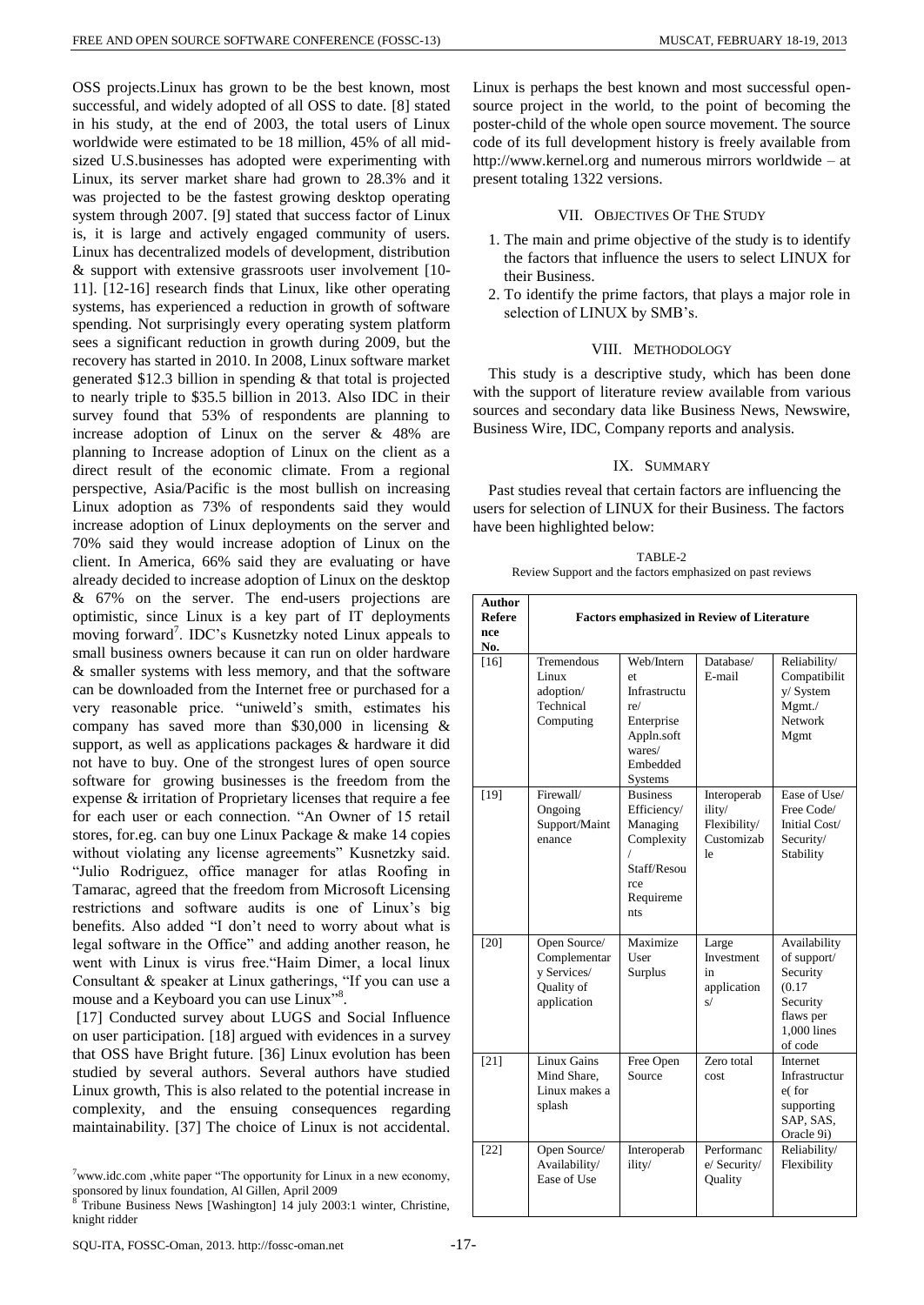| $[23]$ | Freeware                                                | Supports all<br><b>Functions</b>                               | Stable/<br>Value<br>Proposition<br>(Spend<br>nothing on<br>Software<br>and<br>Software<br>maintenanc<br>e | Runs on<br>inexpensive<br>hardware                                                   |
|--------|---------------------------------------------------------|----------------------------------------------------------------|-----------------------------------------------------------------------------------------------------------|--------------------------------------------------------------------------------------|
| $[24]$ | Free<br>Stuff/Open<br>Source/<br>Firewalls/<br>Security | Support/<br>Stability/<br>Web<br>Servers                       | Mgmt.appl<br>n./Fin<br>appln.<br>CRM/ERP                                                                  | File/Print<br>Sharing/<br>DNS/File<br>Server/<br>Database/E-<br>mail                 |
| $[25]$ | Open Source<br>Code/Free<br>ware/Low<br>total cost      | Multi user/<br>Multi-<br>tasking                               | Security/<br>Firewall/<br>File<br>sharing/e-<br>mail                                                      | Support/<br>Reliability/<br>Scalability/<br>Flexibility                              |
| $[26]$ | Open<br>Source/Free<br>access to<br>source code         | Server<br>appln.<br>Support                                    | Embedded<br>Systems/ap<br>pln.                                                                            | No license                                                                           |
| $[27]$ | Open source/<br>Low Cost                                | Compatible<br>/ Reliability                                    | Database/<br>ľТ<br>Infrastructu<br>re/Web<br>Infrastructu<br>re/<br>Appln.Deve<br>lopment                 | ERP/<br>General<br><b>Business</b><br>Processing                                     |
| $[28]$ | Lower<br>acquisition<br>Cost                            | Support/<br>Firewalls/<br>Infrastructu<br>re Server<br>appltn. | One-time<br>migration/<br>transition/<br>One-time<br>or On-<br>going<br>Integration                       | Web servers/<br>Databases/<br><b>DNS</b><br>Servers/<br>Intranet<br>Proxy<br>Servers |

Table-2 shows the factors which are highlighted by the past researchers that, why people deploy Linux for their business? Some factors are repetitively emphasized by several researchers, which receive prime importance.



Fig.-1Factors and Effect-Cause Effect Diagram

 It is evident through summary of literature support, that certain factors influence the users to select LINUX- OS for their Business. Fig.No.1. The cause effect diagram is drawn through the support of literature review. The repetitive factors from various studies have been taken as prime factors, which play a major role in adoption/selection of Linux. The factors have been grouped based on repetitiveness and priority.

The above diagram clearly depicts the factors influence the selection of LINUX in Business. The Prime factors are:

1. LINUX is an Open source, where it can be downloaded from internet for free and very lower implementation cost.

2. Next, for security reasons, LINUX is considered as a choice for business. Because, in a stated that stated [20, 28] LINUX has (0.17 Security flaws per 1,000 lines of code), compared to average 10-20 flaws of proprietary software. Also it is less vulnerable from computer malware (Firewalls). It is Interoperability in nature, with other non-Microsoft legacy systems and environments, etc.

3. It is highly reliable and flexible for servers, Desktops and Embedded Applications. It is also stable; every time doesn't need to be rebooted periodically to maintain performance. It supports other functions and Management applications like ERP, CRM, SAP and SAS.

4. Linux has proven itself for single-use appliance server for internet infrastructure. Most firms running LINUX are using it to provide Web/Internet Infrastructure, database, email, file/print sharing, Systems management and Network Management. It is obvious from studies that many websites run on LINUX than any other operating system. LINUX is a popular choice for Internet Infrastructure.

# X. OTHER GIANT BUSINESS FIRMS WHO DEPLOYS LINUX FOR THEIR BUSINESS

XI. TABLE-3

| Giant Business Firms who deploys linux |                                             |                     |                 |
|----------------------------------------|---------------------------------------------|---------------------|-----------------|
| <b>GOOGLE</b>                          | Amazon                                      | Wal-Mart            | Motorala        |
| <b>FEDEX</b>                           | Disney                                      | Dream Works         | L.L.Bean        |
| Pixar                                  | Merril Lynch                                | <b>Smith Barney</b> | Comp.Associatie |
| Shaw's<br>Super<br>Markets             | Tommy Hilfiger                              | Cendant             | Mc.Donalds      |
| <b>Shell</b>                           | Chevron                                     | Glaxos              | Pixar           |
| Warner<br><b>Brothers</b>              | <b>Securities</b><br>Industry<br>Automation | <b>US Military</b>  | Uniweld         |

Table-3 lists the Giant firms who deploy Linux for their business, which proves the users of Linux in Business are growing tremendously [29-35].

.